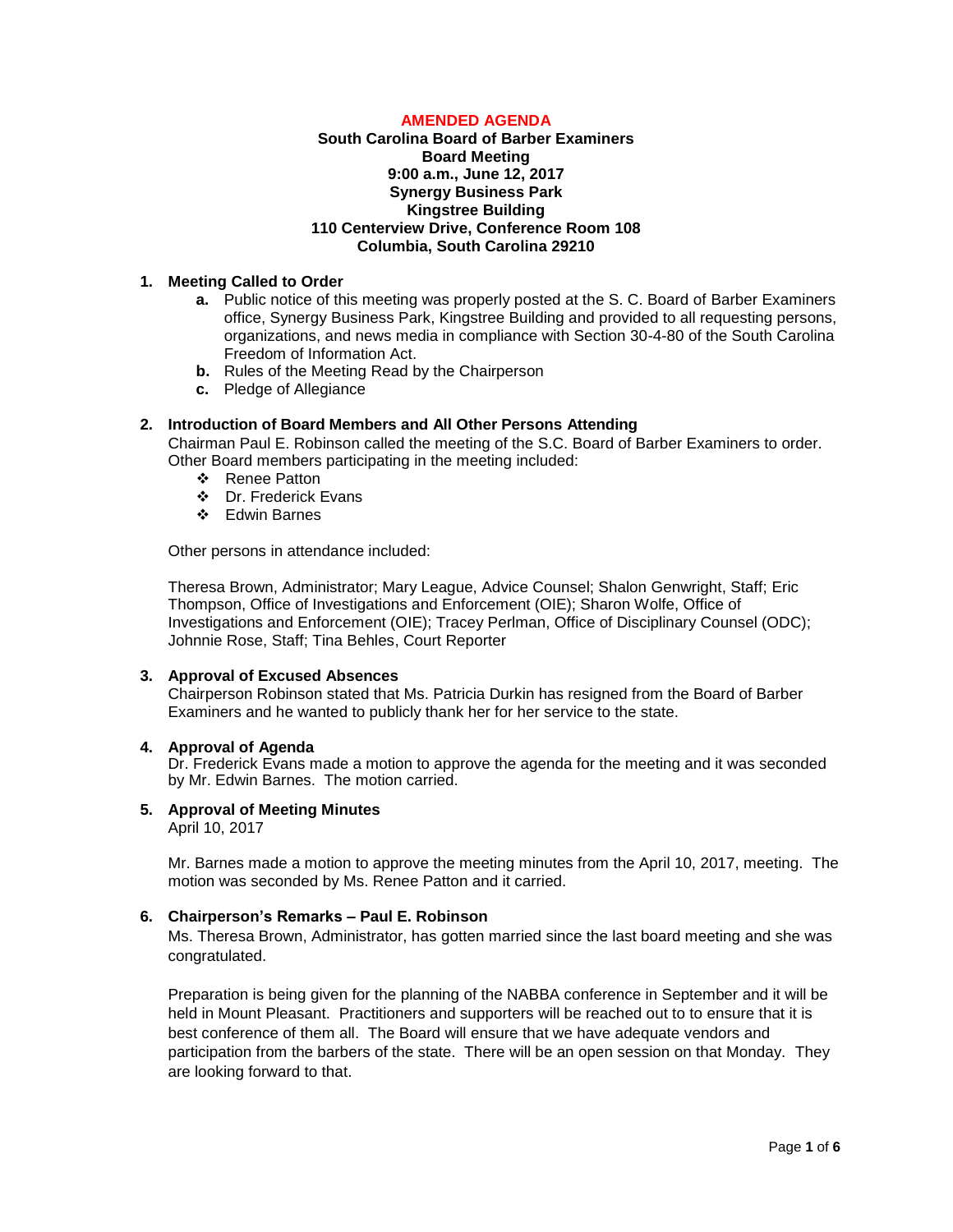## **7. Administrator's Remarks, For Information – Theresa N. Brown**

**a. Budget** – For Information

Dr. Evans needs understanding. He asked about the beginning balance for the 2017 fiscal year, seen under April 2017. The beginning balance is negative. The total revenue is positive. He is trying to figure out the year-end balance by finding out what was added. The total revenue is not being subtracted by the beginning balance. Indirect expenses were also mentioned. Mr. Robinson stated that at the last meeting, someone from the finance department was supposed to attend the meeting, but there has been conflicts with scheduling. It will be placed on the agenda for the next board meeting, as it is getting confusing. A separate meeting may be added, if needed. Everyone needs a better understanding. By the end of June (end of renewals), the numbers should change to help the figures.

Dr. Evans is in full agreement with needing greater understanding. The bottom line is to recognize the difference as they fail to see the impact. Dr. Evans requests that someone from the finance department attend the next meeting for 10-15 minutes to explain how the budget works as they are running a half million dollar deficit. The budget is on the agenda and if the board is not responsible for it, then it should be taken off of the agenda.

**b. OIE Report** – For Information - Sharon Wolfe

The numbers given are from January 1, 2017, through June 5, 2017. There have been 51 complaints. 59 cases have been closed so far this year. Unlicensed practice and general non-compliance were the higher numbers of the complaints. Dr. Evans asked if the unlicensed practice was seen in a concentrated area of the state. Ms. Wolfe stated that it is spread out throughout the state.

**c. IRC Report** – For Approval - Sharon Wolfe

Mr. Barnes made a motion to approve the IRC report and it was seconded by Ms. Patton. The motion carried.

- **d. ODC Report**  For Information Tracey Perlman
	- 28 (Open cases)
	- 23 (Pending action)
	- 27 (Closed since the last meeting)
- **e. Inspection Report** For Information Eric Thompson

The report covers April and May 2017. These inspections are in reference to barbershops. In April, there were 99 inspections conducted. In May, there were 122 inspections. Since the year has started, there have been 621 attempted inspections, whereas 92 were closed, for a total of 529 inspections this year.

Chairperson Robinson asked if there was any way to get the barbershops, as they renew their licenses, to give their office hours (open to close) in order to prevent dry runs during the inspection periods. Mr. Thompson stated that he would get with the Administrator to try to gain that information.

Ms. Patton mentioned the shop in Spartanburg that has opened and has been operable the last three to four weeks and doing live shaves. The owner is licensed as a barber, but the shop is not licensed at all.

#### **8. Old Business**

There was no old business.

#### **9. New Business**

#### **a. Executive Session**

i. Legal Advice Regarding Instructor Qualifications

Ms. Patton made a motion to go into an executive session for legal advice regarding instructor qualifications. The motion was seconded by Dr. Evans and it carried. Ms. Brown was also included in the executive session.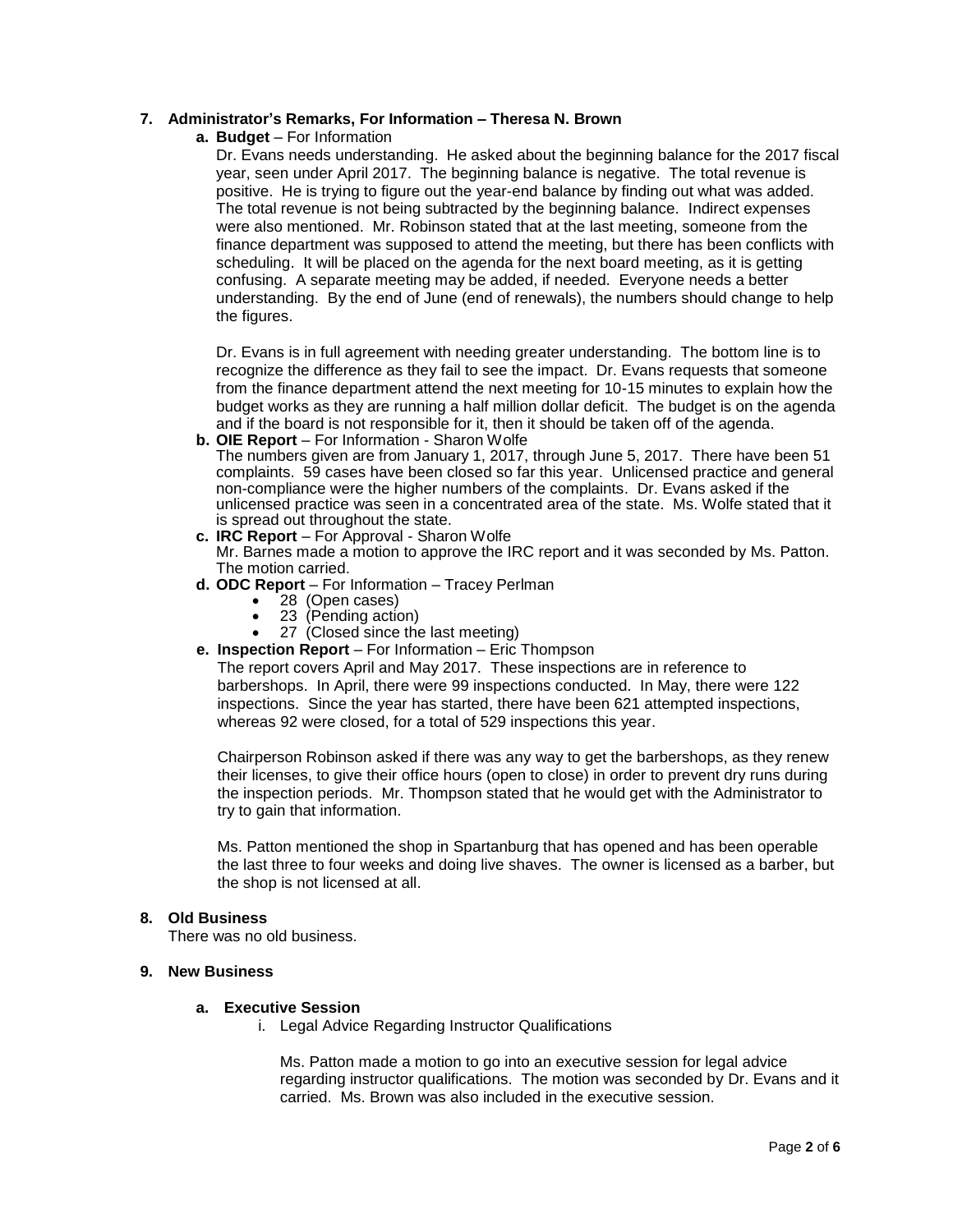Dr. Evans made a motion to come out of the executive session and it was seconded by Ms. Patton. The motion carried. There were no decisions made during the executive session.

### **b. Proposed Board Meeting Dates for 2018**

- February 12, 2018
- April 9, 2018
- June 11, 2018
- August 13, 2018
- October 8, 2018
- December 10, 2018

The February date will work as the conference is usually after that date.

Ms. Patton made a motion to approve the meeting dates for 2018 and it was seconded by Dr. Evans. The motion carried.

### **10. Hearings – Tracey Perlman**

**a.** 2016-47

This case was in the matter of Karen Shabazz. Ms. Shabazz stipulated to the violations, as she was at a hearing on last year for a similar situation. The dates on a training affidavit were incorrect. Ms. Shabazz asked for leniency as it was a clerical error that happened back to back with two students. It was not intentional. The student in reference is licensed now and working. The allegations and complaints are correct. Ms. Shabazz violated the Code of Laws, section 40-1-110 (d) and the Code of Regulations, sections 17-7(d) and 17-7(h). Ms. Shabazz has been a willing participant and very forthcoming in this process. Ms. Perlman asks for any leniency that may be given.

Ms. Patton made a motion to go into executive session for legal advice on the matter. The motion was seconded by Dr. Evans and it carried.

Dr. Evans made a motion to come out of executive session and it was seconded by Ms. Patton. The motion carried. There were no decisions made during the executive session.

Ms. Patton made a motion that the state proved its case and they appreciated Ms. Shabazz's willingness to participate. No fines will be instituted at this time in regards to her Barber Instructor license. This motion was seconded by Dr. Evans and it carried.

**b.** 2016-92

This case was in the matter of Julio Navarro. Mr. Navarro was given an amended formal complaint with less than 30 days' notice prior to the hearing, but he accepted moving forward. He understood that he had the right to have the hearing rescheduled 30 days out with the amended complaint. The original formal complaint had the wrong violation listed. He admitted that he had an unlicensed person working in his barbershop. The unlicensed person working is licensed as a barber in another state. This has been Mr. Navarro's first and only violation before the board. Mr. Navarro asked about temporary permits for 60 or 90 days for persons coming from other states and relocating for better opportunities. Ms. Perlman spoke to Mr. Navarro about the practice act being amended for a change like that. Mr. Navarro is now well aware that if someone does not have a South Carolina license, they cannot practice in this state. Ms. Patton asked about the turnaround time for licensees coming from other states. Ms. Brown stated that with all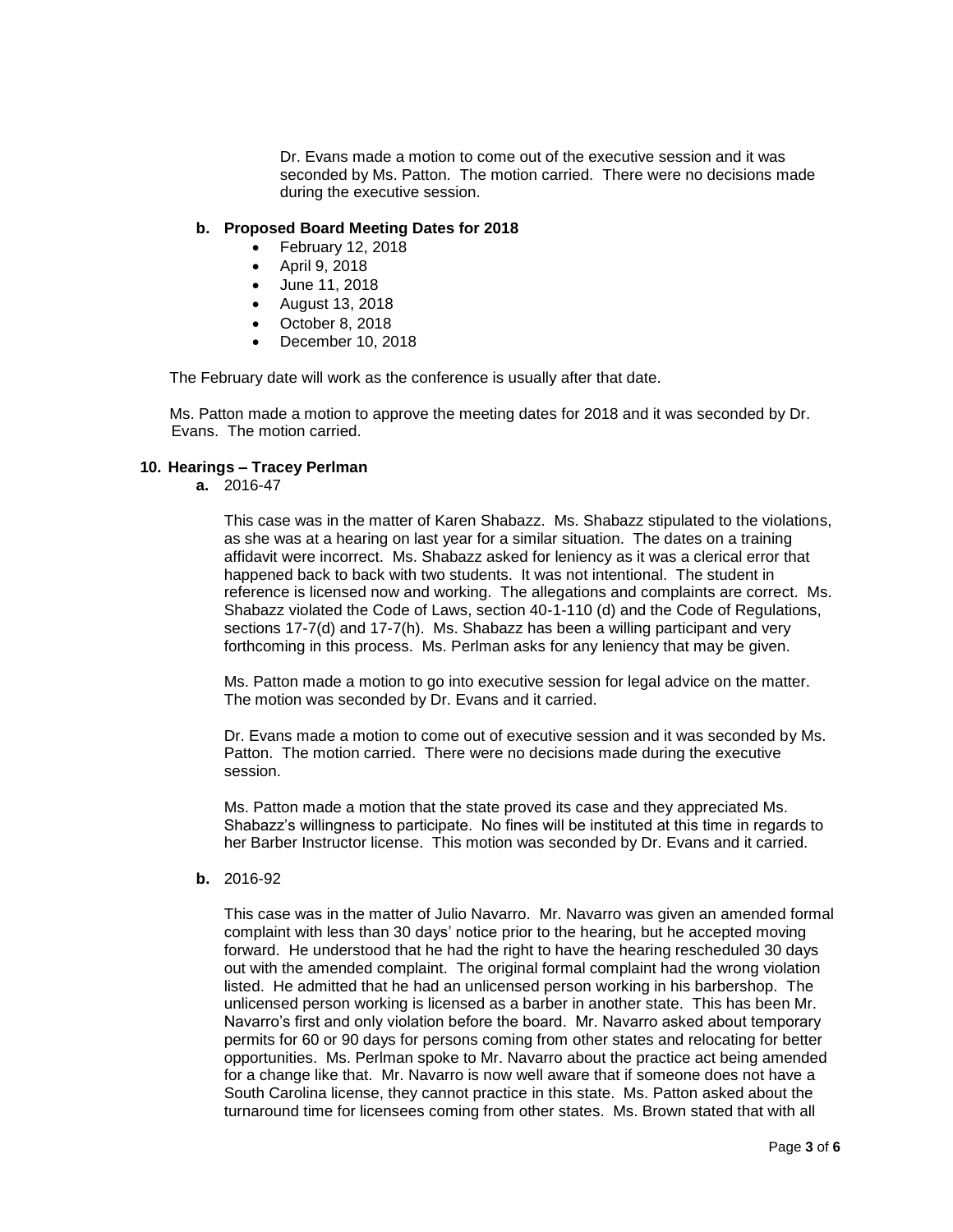documentation, it may take up to ten (10) business days. If all documentation is not received, a deficiency letter is sent requesting what is needed. This timeframe could go upwards to a year. Chairperson Robinson stated that the process should start before you move. Ms. Perlman asked that leniency was given as well.

Ms. Patton made a motion to go into an executive session for legal advice. The motion was seconded by Mr. Barnes and it carried.

A motion was made by Ms. Patton to come out of the executive session and it was seconded by Mr. Barnes. The motion carried. There were no decisions made during the executive session.

Dr. Evans made a motion that the state proved its case and that a fine of \$500 be imposed. This fine must be paid within 90 days from the date of the board order. The motion was seconded by Ms. Patton and it carried.

Ms. League stated to Mr. Navarro that he would receive an order from the Board that contains the Board's decision. He may appeal it within 30 days to the Administrative Law Court.

**c.** 2016-104

This case was in the matter of Ms. Lawanda Murphy and the late submission of student hours. Mr. David Bomar, the student in question, also attended the meeting with Ms. Murphy as a witness. Mr. Johnnie Rose served as a witness for the state. Ms. Murphy had a similar case in February. Hours for last September were received on October 14<sup>th</sup> and postmarked on October 11<sup>th</sup>. Ms. Murphy was found to be in violation of the Code of Regulations, section 17-11. Ms. Murphy had been leaving the responsibility to the students to mail out their own hours. Mr. Bomar stated that the hours were mailed out prior to the 10<sup>th</sup> of the month. The envelope was postmarked for September 11, 2016. Ms. Perlman stated that there was an error in the formal complaint as the establishment listed was not the same establishment that Ms. Murphy works in. Ms. Murphy objected to the error on the formal complaint as she stated that LLR is very thorough and that the error should not be corrected during the hearing. The objection was overruled as it was a non-material fact to the actual case. Mr. Johnnie Rose was called as a witness for the state. Monthly student hours can be e-mailed, mailed, or hand carried to the LLR office. The hours are due by the  $10<sup>th</sup>$  of each month. Ms. Murphy stated that after looking at the state's evidence, she decided to rest her case. Ms. Perlman stated that she felt bad as this type of incident has happened back to back for Ms. Murphy and asks for leniency for her. Usually, when items come in back to back together, only one fine is given. For Ms. Murphy, the cases came in one after another and she has already paid her initial fine.

Ms. Patton made a motion that the state proved their case and that no fine will be imposed at this time. Dr. Evans seconded the motion and it carried.

## **d.** 2016-101; 2017-4; 2017-39

This case was in the matter of Mr. Kenneth Gilmore. Chairperson Paul Robinson recused himself from the hearing because of their personal and business relationship. A waiver of notice was signed by Mr. Gilmore as case 2017-39 was added without a 30 day notice being given. Mr. Gilmore admits that he had issues with getting the monthly student reports in in regards to the people who assist him and record keeping. He is now aware that he is responsible and asks for leniency. He truly believes that the Board will not see him again after this. For case 2017-39, November 2016 hours for Mr. Michael Scott were received on January 3<sup>rd</sup>. Mr. Gilmore apologized to the Board as he has been licensed for 22 years and has never had an issue. The students have finished their hours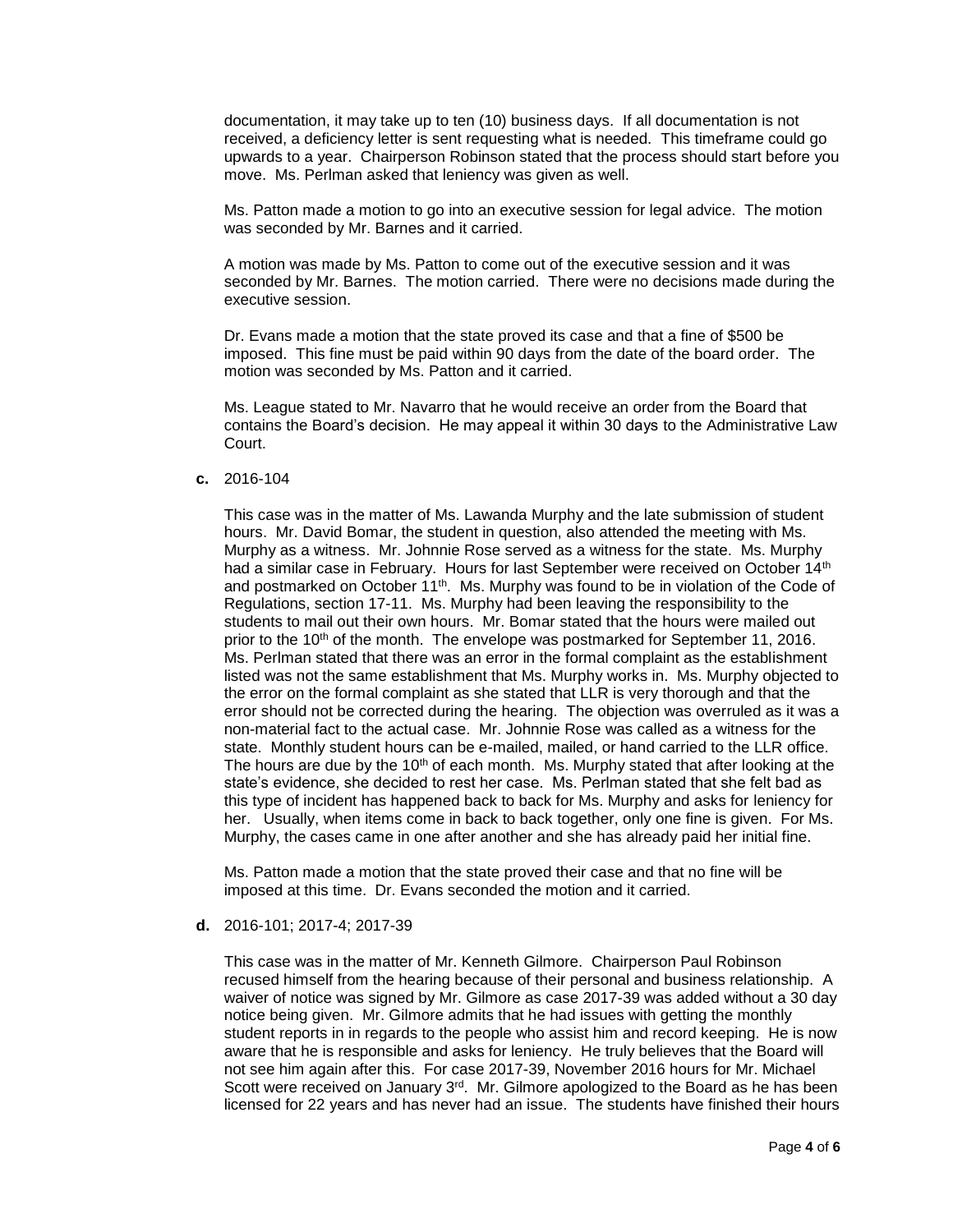and have been scheduled to test already.

A motion was made by Dr. Evans to go into an executive session for legal advice. The motion was seconded by Mr. Barnes and it carried.

Dr. Evans made a motion to come out of executive session and it was seconded by Mr. Barnes. The motion carried. There were no decisions made during the executive session.

Dr. Evans made a motion that the state proved its case and that the Board will impose a fine of \$500 against the Barber Instructor license, to be paid within 90 days of receipt of the Board Order. This motion was seconded by Mr. Barnes and it carried.

Mr. Gilmore stated that he had not instructed in three years and asked the Board about implementing a better program and having a brief session for instructors that included the implementation of new rules. He just found out how important the timeframe is. Ms. Perlman mentioned a pop-up being placed on the barber webpage that states hours are due by the  $10<sup>th</sup>$  of each month. Ms. League stated to Mr. Gilmore that he may appeal the Board's decision to the Administrative Law Court within 30 days of the Board Order.

Ms. Perlman stated that there has been a vast reduction in these types of cases recently, since the board has been very consistent in the fines.

### **11. Discussion**

For the overview, PCS has contacted licensees a few months ago. All schools and barber instructors should have been contacted. Instructors may still show up without currently having students.

Dr. Evans asked about the  $10<sup>th</sup>$  being on the weekend for instructors getting their student hours in on time. Monthly student hours must be postmarked by the  $10<sup>th</sup>$  of each month or e-mailed by the  $10<sup>th</sup>$ .

## **12. Board Member Reports**

A recommendation was made by Mr. Barnes that the board comes up with a South Carolina Barber of the Year award. The winner would come to the board meeting and given a plaque. Chairperson Robinson may form a committee. Mr. Barnes will head the committee and come up with criteria, which will consist of work beyond barbering. He would like to be a permanent member, even after leaving the Board of Barber Examiners. Mr. Barnes wants to follow the same Hall of Fame rules. This will take place on National Barber Day, which is the first Friday after Labor Day. Chairperson Robinson stated that it could not be done as a Board, but can spearhead the effort to establish the committee and guidelines. It is an excellent idea and they will meet to establish recommendations. Mr. Barnes will fund it himself.

Ms. Patton stated that she had been communicating with Ms. Shalon Genwright in reference to sending out e-blasts to licensees. The administrative staff have been very supportive. Ms. Brown stated that we just need the language to place in the e-blasts. Mr. Barnes added that for those who did not know, Ms. Patton is the national president for NABBA and wants your support at this conference.

The Academy of Barber Training was in attendance with five barber students and their instructor, Ms. Genia O'Bryant. This academy is located in Easley, South Carolina.

The entire board was approved for the conference in September. The hotel has been set aside